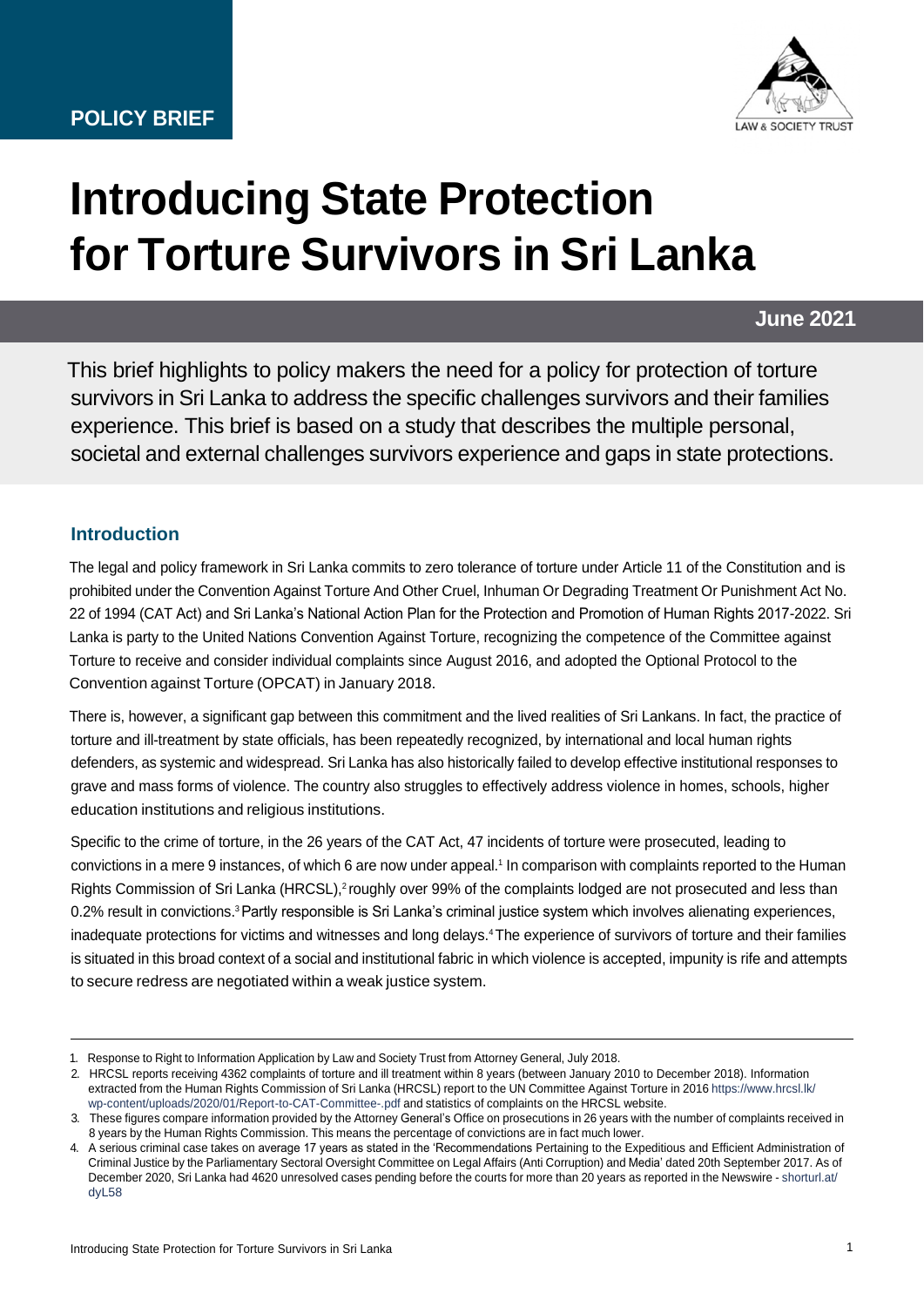# **Summary of Findings on Protection for Torture Survivors in Sri Lanka**

## **Survivors Experience**

- Many Forms of Physical and Mental Torture
- Difficulties with Testifying
- Requires Multiple Types Of Support
- Multiple Forms Of Retaliation

#### **Social Factors**

• Normalization of Torture • No Public Support for Many Victim Groups

# **State Response**

- No Protection Services
- No Support

# **Protection Requirements**

- Holistic Victim Centred Approach to Recovery
- Safe and Effective Access to Justice (prevent re-victimization and reprisal)

#### **The Research**

A study was conducted in Sri Lanka to understand the formal protection mechanisms available to survivors of torture and ill treatment, the practical experiences of human rights organisations and survivors of torture and ill-treatment from poor communities in accessing these protection mechanisms, and the different ways in which people from such communities attempt to secure a measure of protection for themselves, and the gaps in protection they face. The method included a review of the legal framework, a literature review of reports on torture in Sri Lanka covering the past ten years, twenty key informant interviews with psychologists, medical professionals, lawyers, researchers and activists, and three case studies of the experiences of torture survivors and their families.

#### **Findings**

**1. Many Forms of Torture (Physical, Mental and Sexual):** Survivors of torture experienced derogatory words, threats, insults, intimidation, shoving and slapping, beating, kicking, trampling, removal of clothing, rape, sexual abuse and harassment, use of implements such as batons, wooden or bamboo sticks, firewood, poles or wickets, wires, and metal chains to inflict pain, made to kneel, made to walk on knees, beaten on soles of feet, hung by thumbs, by wrists and ankles, burns, various forms of asphyxiation and use of chillie powder or petrol to cause a stinging sensation. Humiliation by beating or handcuffing in public, use of media during arrest and raids, defamatory public announcements and messages about survivors or their families and the cruelty of laughing during torture, was also experienced. Survivors also report being deprived of food, water and sleep.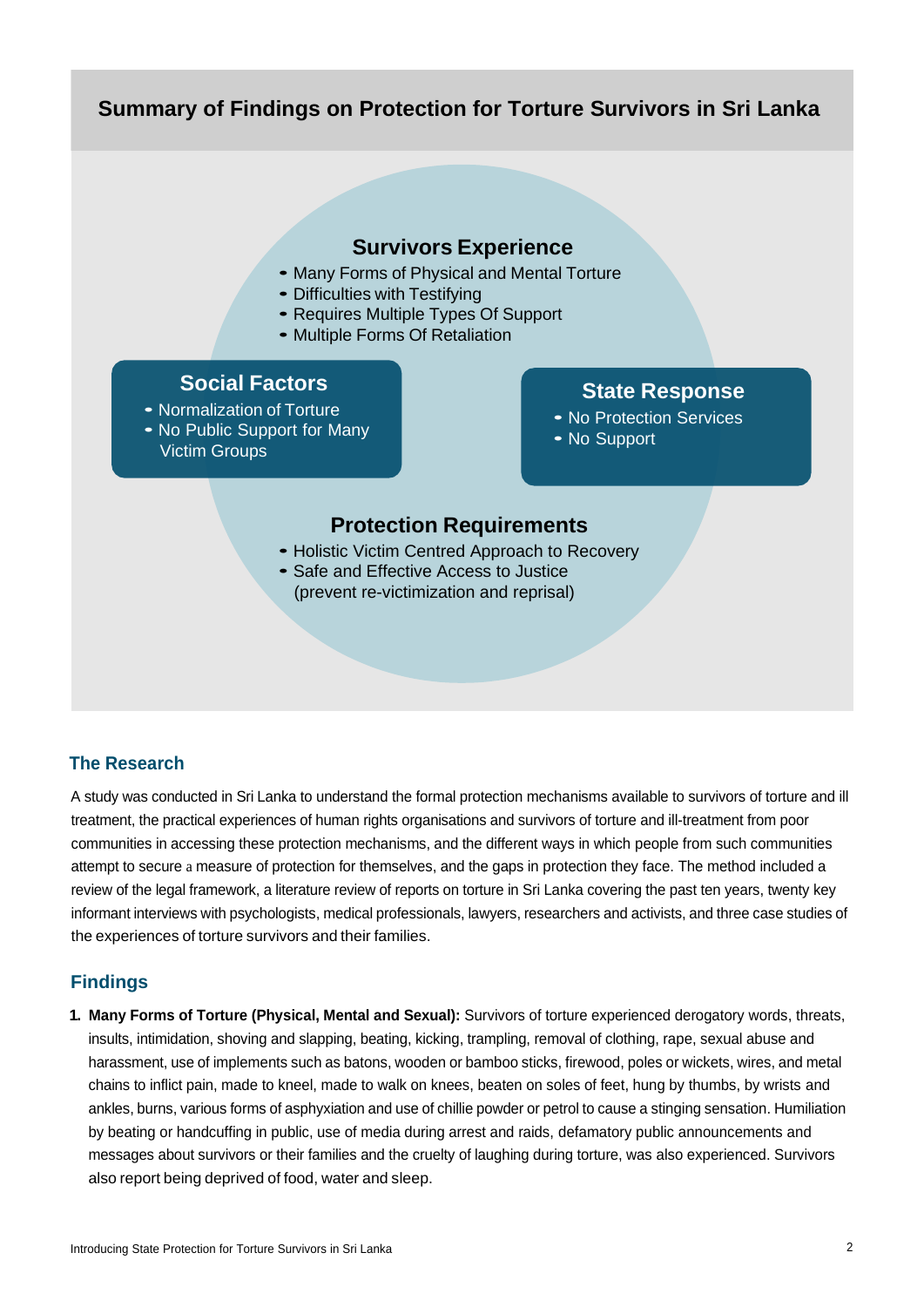**2. Difficulties with Testifying:** Survivors of torture experience powerlessness, shame and fear associated with speaking about violence. They also lack validation of suffering and vulnerability. The very personal experience often requires long periods of time to grapple with why it occurred, what it means, whether it can be shared and how it is perceived by others. Most often survivors of torture are poor and have limited social or political influence and therefore do not lodge complaints. Survivors did not have the necessary non-judgmental support to identify sexual violence as a form of torture.

#### **3. Multiple Supports Required:**

- **a. Support for Physical, Psychological, Social and Economic Recovery**: Survivors required support for personal recovery in terms of their physical and psycho-social health, their family and social relationships, their livelihood and financial security. Support is required to recover from feelings of loss of dignity. Support must respond to permanent and long term physical and psychosocial disability and distress and intergenerational harm. Support is required also by family and friends affected by secondary victimization.
- **b. Support to Engage Formal Institutions for Redress**: Survivors needed support to deal with institutions if they have lodged complaints, to understand the process and possible outcomes. They required support to meet institutional challenges including re-traumatization: the distress of sharing the experience multiple times, experience of being disbelieved, blamed, reprimanded and threatened by persons in authority and refusal to accept complaints based on legal time bars. They often required legal representation and caseworker support.

#### **4. Multiple Forms of Retaliation:**

- **a. Compelled to Defend Fabricated Charges**: False criminal charges are made against survivors, often for possession of illicit liquor or drugs or for obstruction of a public officer. This appears to be a form of punishment or a means of deterring complaints about torture. These cases become the immediate threat that survivors deal with: the threat that non-appearance on court dates may result in arrest, the fear of fabricated evidence or corrupt practice could lead to imprisonment. Due to the delays in the legal system, survivors experience frustration, financial, physical and emotional toll, and also stigma and loss of support from community members, sometimes family.
- **b. Threat, Harassment and Coercion of Survivors:** Survivors experience further violence, threats to physical safety of family members and homes, and loss of livelihood and financial security. Survivors also experience coercion by perpetrators, others from the institution representing the perpetrator, and even community leaders such as school principals and religious leaders on behalf of the perpetrator. In a few instances retaliation resulted in the killing of the survivor. Due to continued harassment some survivors are forced to permanently relocate either alone or with their families . Those who choose to stay have faced prolonged harassment.
- **c. Severed Social Support**: Survivors of torture experience attempts to publicly shame and isolate them. Perpetrators have publicized that the survivor or members of his/her family deals in illegal drugs or that the survivor has a mental illness, or informs family and friends that the survivor is a criminal. This has affected survivors' relationships with spouses and children. Community leaders have been influenced to discredit or dissuade support to survivors.
- **5. Normalization of Torture:** The normalization of torture means that such treatment is not recognized as extraordinary, or even as violence. It is justified as acceptable treatment. Survivors believe it is not worthy of mention, or complain nor worth the risk of a complaint. This also means State and non state sector service providers fail to recognize and respond to torture.
- **6. No Public Support for Many Groups of Victims:** Public opinion, often based on moral evaluations, appear not to recognize or support victims, from low-income communities, those engaged in sex work, people with gender identities perceived as non-conforming, people who are prisoners. Social disaffection towards drug use and associations with terrorism was also seen to delegitimize and stifle complaints of survivors. Public satisfaction at extra-legal punishment was identified as enabling perpetrators. State institutions failed to protect survivors from stigmatization and attacks, and failed to publicly promote language and actions about securing dignity, safety and rights of victims.